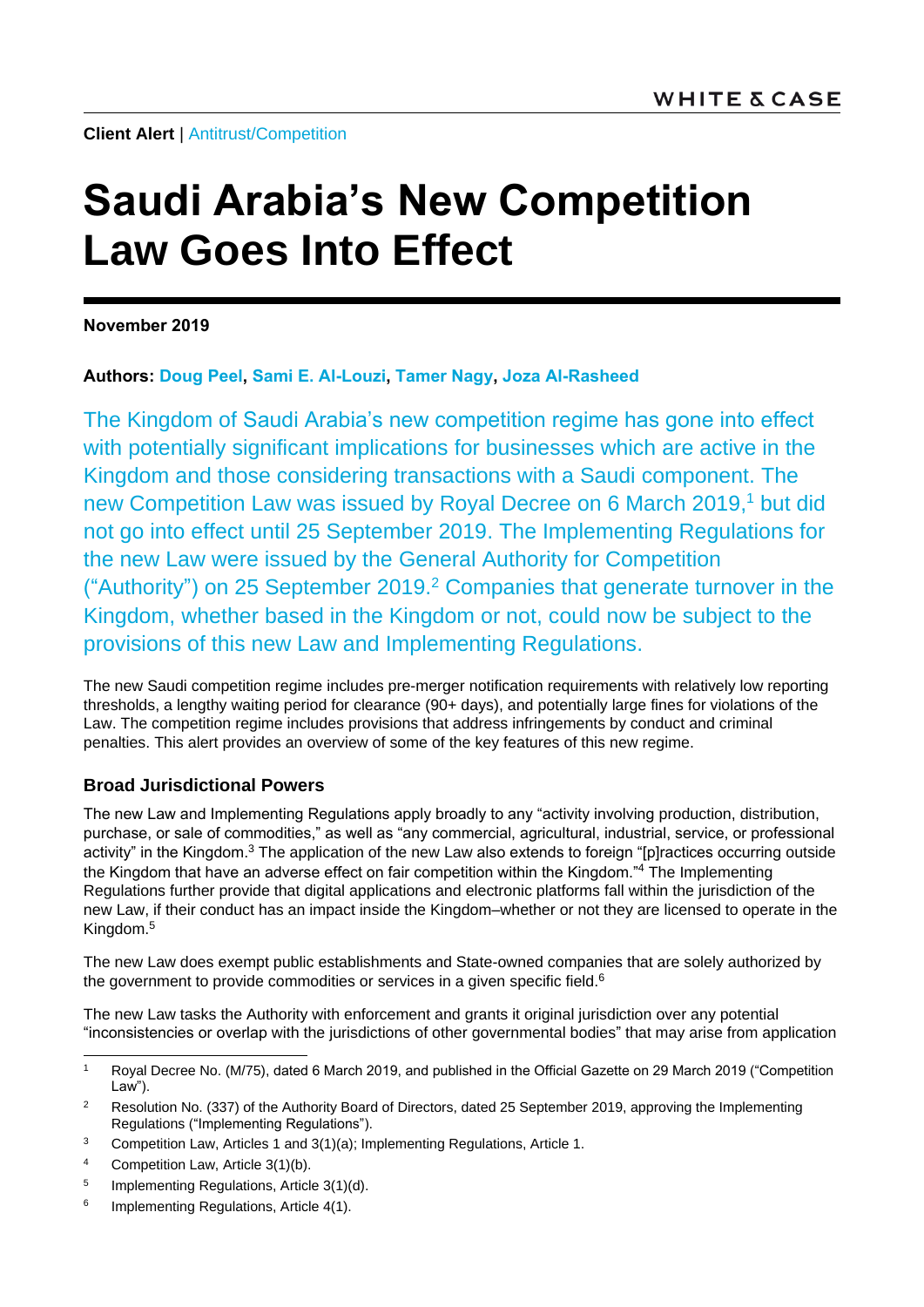of the new Law.<sup>7</sup> The Authority is headed by a Board of Directors that consists of a Chairman appointed by Royal Order, a Governor, four Government representatives,<sup>8</sup> and four representatives with expertise in relevant fields who are appointed by the Council of Ministers based on the proposal of the Chairman.<sup>9</sup>

#### **Prohibited Anticompetitive Conduct & Investigations**

*New prohibitions on horizontal and vertical agreements*. Article 5 of the new Law prohibits any agreement, whether horizontal or vertical, among any entities "if the purpose or effect of which undermines competition," including a list of examples such as: $10$ 

- Fixing or suggesting prices or terms of sale:<sup>11</sup>
- Setting production volumes, sizes or weights;
- Limiting the free flow of goods or services by refusal to deal in a particular market.
- Obstructing entry of potential new competitors;
- Allocation of markets based on geography, customer, distribution center, or timing;
- Freezing or limiting manufacturing, development, marketing, and other forms of investments; and
- Coordinating or colluding on bid submissions.

*Concerted conduct among competitors.* The Implementing Regulations further identify a subset of specific prohibited conduct that would be considered an automatic (*i.e*., *per se*) violation of the new Law if undertaken by agreement among actual or potential competitors, including:<sup>12</sup>

- Fixing product prices or terms of sale;
- Denying a particular entity or entities access to goods and services available in the market;
- Allocating markets based on geography, distribution centers, type of customers, or time-periods; or
- Coordinating on bids or proposals, except for joint bids that are disclosed in advance.

*Dominant-firm conduct.* Article 6 of the new Law prohibits entities with a "dominant position" from engaging in certain activities to undermine competition. The Implementing Regulations define "Dominant Position" as any entity— or group of entities—acting with a common will in committing the violation or causing its effect, which have:<sup>13</sup>

- A combined market share of 40% or more; or
- The ability to influence the market, such as controlling prices, production, or demand.

The Implementing Regulations consider certain activities by entities with a Dominant Position as automatic violations, including:<sup>14</sup>

Imposing a condition on one entity not to deal with another (*i.e*., refusal to deal); or

l Competition Law, Article 3(3).

<sup>8</sup> These four members represent the Ministries of Trade and Investment; Finance; Economy and Planning; and Energy, Industry, and Mineral Wealth.

<sup>9</sup> *See* Authority Statute, issued by Council of Ministers Resolution No. (55), dated 11 October 2017, Article 4(1).

<sup>10</sup> Competition Law, Article 5.

<sup>11</sup> *See also* Competition Law, Article 4 ("The prices of goods and services shall be in accordance with the rules of the market and the principles of free competition, except for the prices of goods and services determined by a Council of Ministers resolution or under a law.").

<sup>12</sup> Implementing Regulations, Article 8(2).

<sup>13</sup> Implementing Regulations, Article 10.

<sup>14</sup> Implementing Regulations, Article 9(2).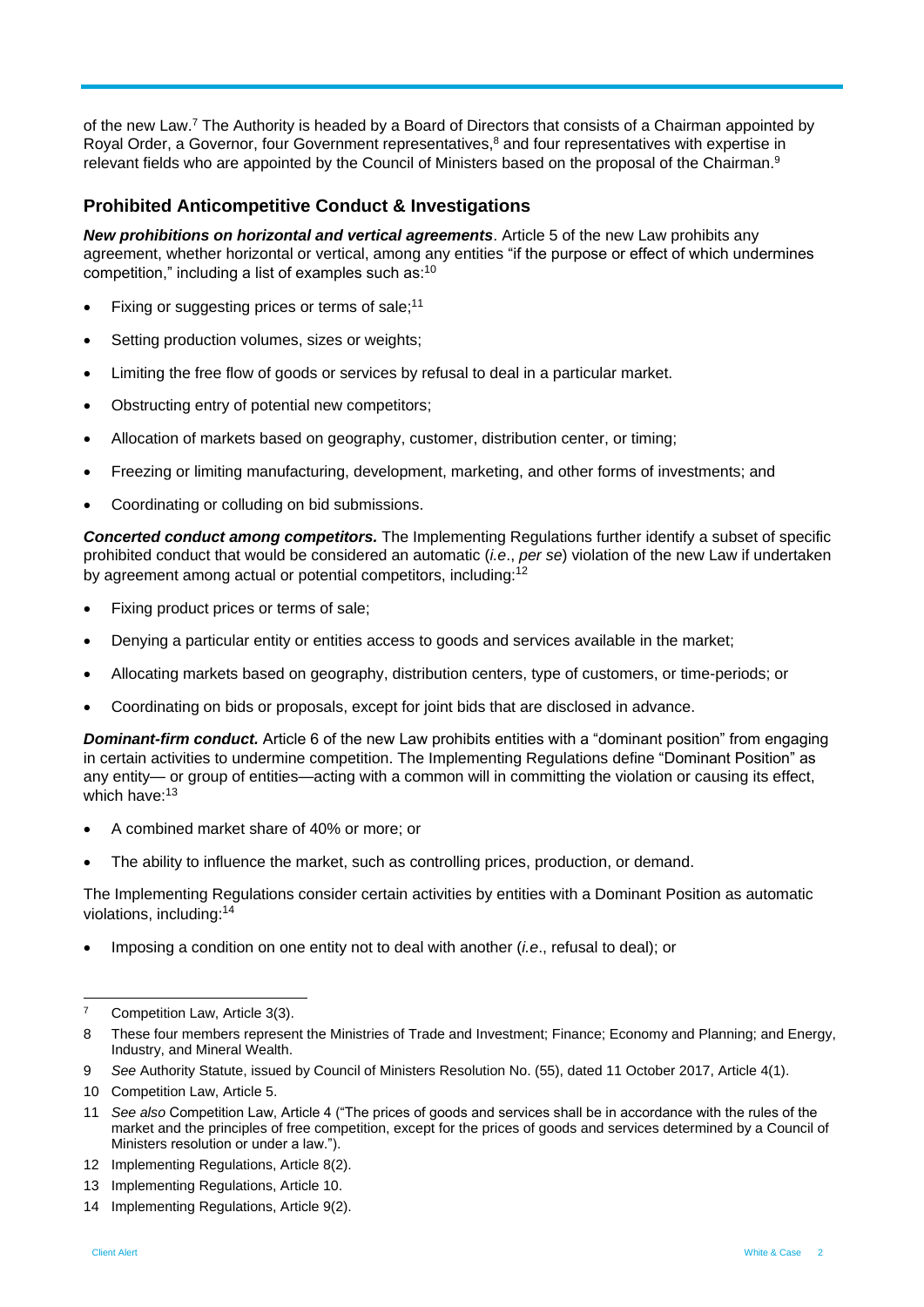Conditioning the sale of one product on accepting the sale of another unrelated product (*i.e.,* tying arrangements).

*Broad investigatory powers.* In order to detect anticompetitive conduct, the new Law and Implementing Regulations grant Authority staff the power to enter business premises to investigate activities and seize company files, documents, data, computers and other equipment, including confidential materials.<sup>15</sup> The Authority may rely on law enforcement and security agencies to pursue its investigative responsibilities. The Authority staff are bound by a duty of confidentiality, and the new Law imposes a heavy fine on any member of Authority staff that discloses any confidential information obtained during the course of their work for personal benefit. 16

# **Merger Control**

A key feature of the new Law is the introduction of a notably low turnover threshold triggering a notification requirement for parties seeking to participate in an "Economic Concentration" transaction.<sup>17</sup> Such a notification launches a lengthy review process with broad powers granted to the Authority.

*Notably Low Reporting Threshold for Transactions.* The Implementing Regulations provide that entities intending to participate in an Economic Concentration transaction, such as a merger, acquisition, takeover, or joint venture, must notify the Authority and obtain clearance prior to completing the transaction,<sup>18</sup> if the total combined turnover of the participating entities exceeds 100 million Saudi Riyals (US\$26.6 million).<sup>19</sup>

The Implementing Regulations do not explicitly limit the threshold calculation to turnover generated inside the Kingdom. In practice, however, it may be difficult for the Authority to demonstrate the domestic effect of a transaction if the relevant turnover amount is not tied to domestic activity. It is likely the Authority will only require notification when a transaction meets the threshold based on turnover within the Kingdom.

The Implementing Regulations, however, do not specify separate minimum thresholds for each of the parties to a transaction. Therefore, the Implementing Regulations appear to require notification if only one of the parties meets this turnover threshold in the Kingdom, even if all other parties have no turnover in the Kingdom.

The broad language of the Implementing Regulations and the low turnover threshold may lead to a significant increase in the number of transactions that must now be filed for competition approval in the Kingdom.

*Extraterritorial Reach.* Any company that generates more than US\$26.6 million in turnover—including foreign companies with no assets in the Kingdom—could be required to notify the Authority of its proposed transactions anywhere in the world, even if such transactions have no effect in, or any connection to, the Kingdom. This will create burdensome regulatory hurdles for these companies and add unnecessary workload to the Authority staff who are responsible for reviewing, investigating, and approving these transactions that may have limited, if any, effect on competition within the Kingdom.

*90+ Days Waiting Period*. The new Law and Implementing Regulations establish a lengthy waiting period that suspends transactions until the Authority completes its review. Under the new Law, parties are not permitted to close a transaction for 90 days after filing their notification and the Authority confirms it has received all necessary documents and information.<sup>20</sup> In practice, however, the waiting period may extend longer because, even after such confirmation, the Authority maintains the right to request additional information, suspending the 90-day clock until the additional information is provided. $21$ 

l 15 Competition Law, Article 15; Implementing Regulations, Article 37.

<sup>16</sup> Competition Law, Article 24.

<sup>17</sup> "Economic Concentration" is defined as "any action that results in a total or partial transfer of ownership of assets, rights, equity, stocks, shares, or liabilities of an entity to another by way of merger, acquisition, takeover, or the joining of two or more managements in a joint management, or by any other means, whether directly or indirectly." Implementing Regulations, Article 1.

<sup>18</sup> Competition Law, Article 7; Implementing Regulations, Article 12(1).

<sup>19</sup> Implementing Regulations, Article 12(1). The US Dollar amount is based on the current exchange rate of USD1 to 3.75 SAR as of 6 November 2019.

<sup>20</sup> Implementing Regulations, Article 14(1).

<sup>21</sup> Implementing Regulations, Article 15(2).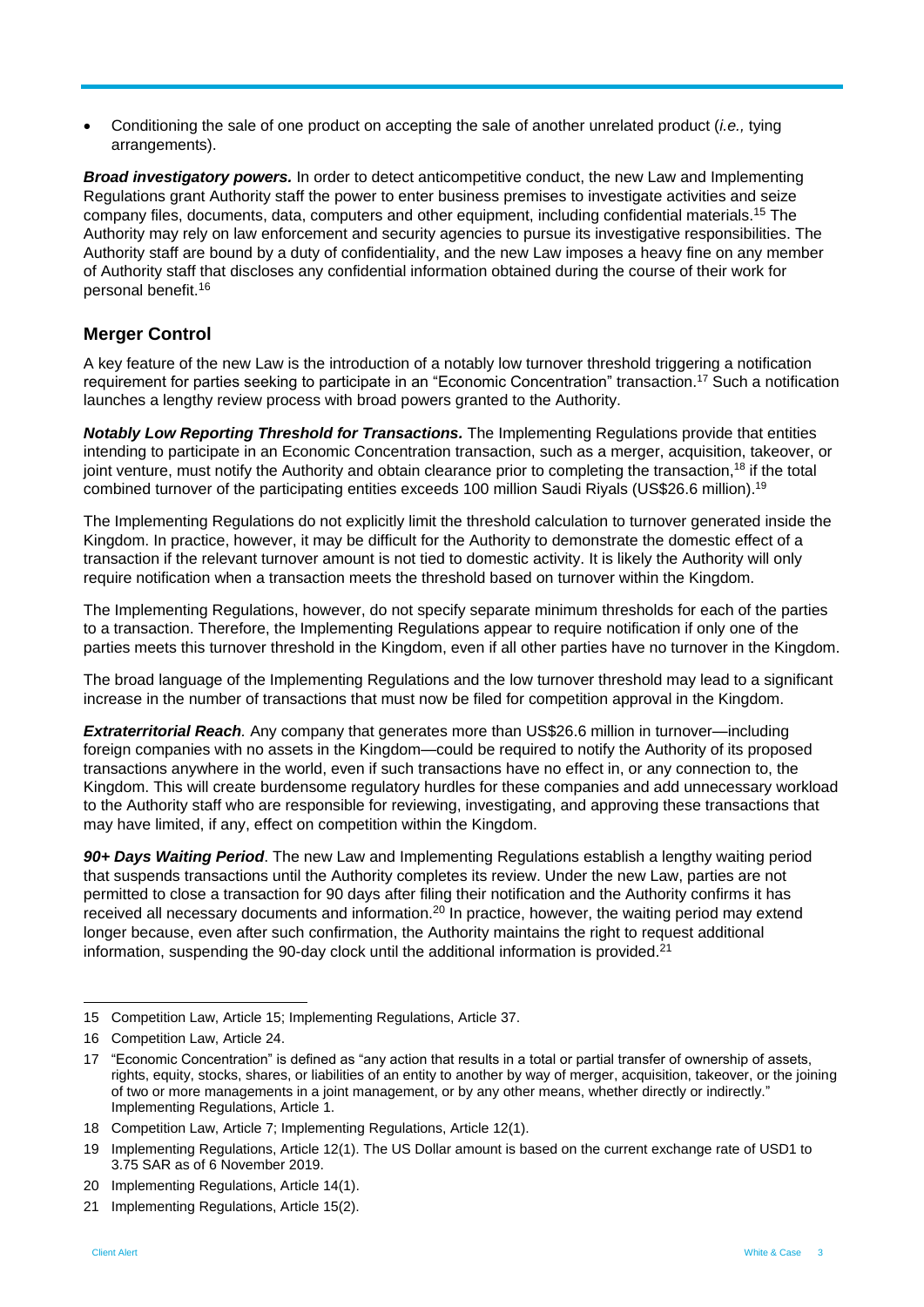Parties are also required to submit a filing fee. The Implementing Regulations do not specify the amount of such fee, or the party responsible for payment, leaving such matters to be determined by the Authority in the future. 22

*Broad investigative powers.* In addition to filing specific forms—to be provided by the Authority in due course—parties are required to submit with their notification a document describing the proposed transaction and its parties, relevant markets and sectors, top competitors and customers, and likely effect on competition generally. When investigating a proposed transaction, the Authority can request any information, documents, or data it deems necessary for its review.<sup>23</sup> If the parties fail to comply with the Authority's requests (or fail to provide acceptable justifications for delayed compliance) within 15 days, the Implementing Regulations empower the Authority to block the transaction.<sup>24</sup> Moreover, the Implementing Regulations empower the Authority to undertake public consultations or conduct inspections at the premises of relevant parties or others in the relevant industry to assist in the staff's analysis of the proposed transaction.<sup>25</sup>

## **Criminal Liability and Large Fines**

Failure to comply with the provisions of the new Law exposes individuals to criminal liability and corporations to potentially large fines. If the Authority concludes an entity has violated the new Law, the Authority has several enforcement tools at its disposal, including the right to initiate criminal proceedings and impose fines.<sup>26</sup> Engaging in prohibited anticompetitive conduct or closing a transaction without obtaining the requisite clearance could subject an entity to fines of up to 10% of the value of sales at issue.<sup>27</sup> Under certain circumstances, including repeated offenses, the Authority could impose a fine in an amount up to triple the profit generated from the alleged violation.<sup>28</sup> In addition, the Authority may impose fines on individuals for up to 2 million Saudi Rivals (approximately US\$533,000).<sup>29</sup> Parties may appeal the Authority's decision to a court of law.

The Authority, however, may grant amnesty to entities or persons that participate in prohibited conduct if they voluntarily provide the Authority with evidence against other participants in the violation.<sup>30</sup> The Implementing Regulations empower the Authority to accept or deny amnesty applications at its discretion.<sup>31</sup>

#### **Conclusion**

Companies with any activity in the Kingdom should consider evaluating their agreements and business practices in light of the new regime. In addition, companies considering potential transactions with any party that generates turnover in the Kingdom should carefully assess whether a merger filing is required there. The notably low notification threshold might necessitate a filing even for foreign-to-foreign transactions with limited connection to the Kingdom. The broad powers granted to the Authority coupled with the potentially lengthy statutory waiting period could result in significant delays and costly procedures to comply with the new merger control requirements. It will be important to monitor how the Authority and Saudi courts interpret the new provisions in practice. Companies should seek specialized legal advice to ensure compliance with the new Law and avoid potential large fines or criminal liability.

l

<sup>22</sup> Implementing Regulations, Article 13.

<sup>23</sup> Implementing Regulations, Article 14(5).

<sup>24</sup> Implementing Regulations, Article 19(3).

<sup>25</sup> Implementing Regulations, Article 21.

<sup>26</sup> Competition Law, Article 14; Implementing Regulations, Article 52.

<sup>27</sup> Competition Law, Article 19.

<sup>28</sup> Competition Law, Article 19.

<sup>29</sup> Competition Law, Article 20. *See also*, Implementing Regulations, Article 51 (providing that any entity or person that offers gifts, donations, endowments, wills, grants, or aids to the Authority officials during the performance of their assigned duties will be subject to a fine not exceeding 2 million Saudi Riyals).

<sup>30</sup> Competition Law, Article 23.

<sup>31</sup> Implementing Regulations, Article 55.